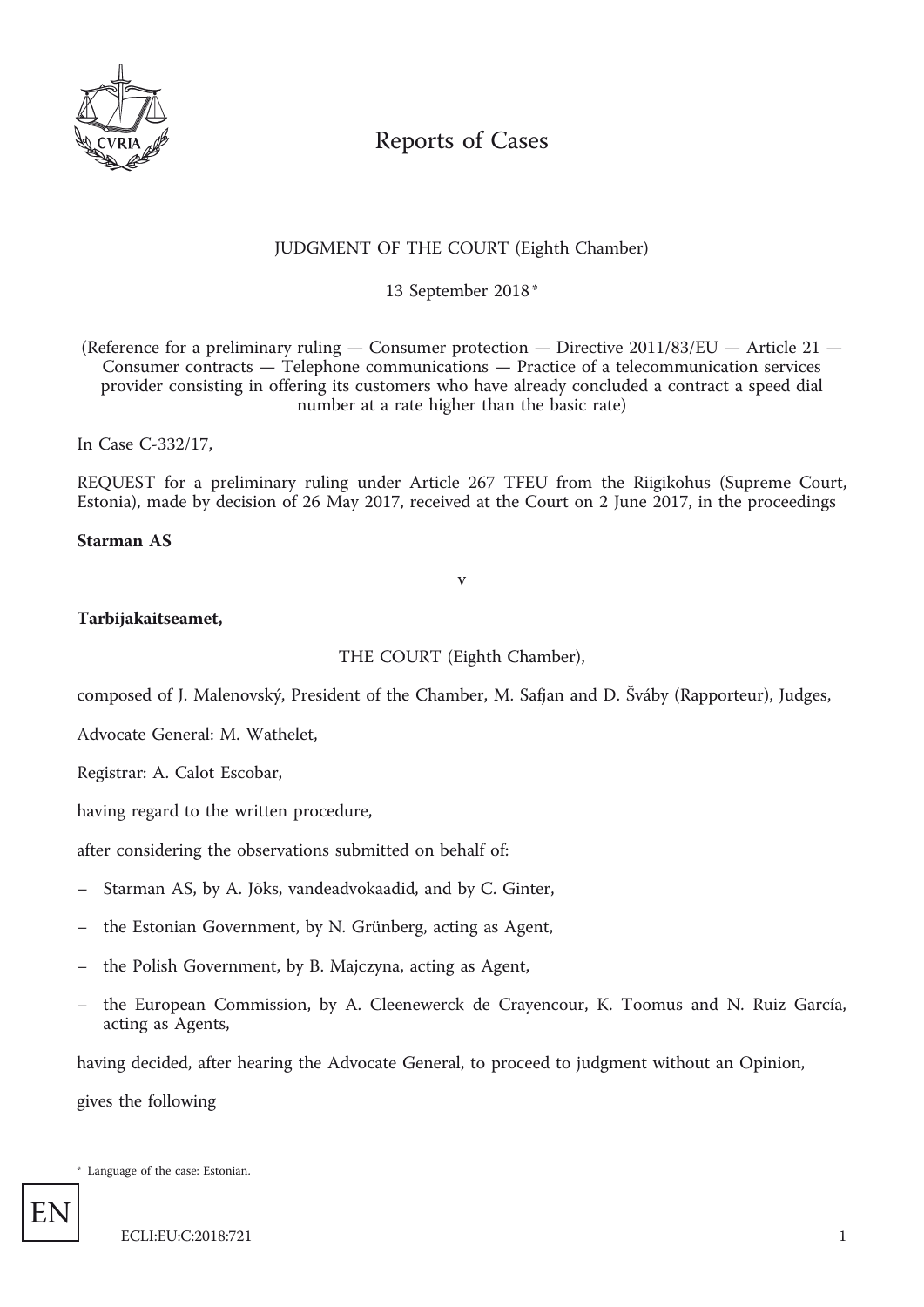## **Judgment**

- <sup>1</sup> This request for a preliminary ruling concerns the interpretation of Article 21 of Directive 2011/83/EU of the European Parliament and of the Council of 25 October 2011 on consumer rights, amending Council Directive 93/13/EEC and Directive 1999/44/EC of the European Parliament and of the Council and repealing Council Directive 85/577/EEC and Directive 97/7/EC of the European Parliament and of the Council (OJ 2011 L 304, p. 64).
- <sup>2</sup> The request has been made in proceedings between Tarbijakaitseamet (Consumer Protection Board, Estonia, 'the Board') and Starman AS, a telecommunication and Internet services provider, concerning an order by which the Board directed Starman to cease offering a speed dial number at a rate higher than the basic rate to consumers who have already concluded a contract with it.

#### **Legal context**

#### *European Union law*

- <sup>3</sup> Recitals 4, 5 and 7 of Directive 2011/83 are worded as follows:
	- '(4) ... The harmonisation of certain aspects of consumer distance and off-premises contracts is necessary for the promotion of a real consumer internal market striking the right balance between a high level of consumer protection and the competitiveness of enterprises, while ensuring respect for the principle of subsidiarity.
	- (5) ... Therefore the full harmonisation of consumer information and the right of withdrawal in distance and off-premises contracts will contribute to a high level of consumer protection and a better functioning of the business-to-consumer internal market.

…

- (7) Full harmonisation of some key regulatory aspects should considerably increase legal certainty for both consumers and traders. Both consumers and traders should be able to rely on a single regulatory framework based on clearly defined legal concepts regulating certain aspects of business-to-consumer contracts across the Union. The effect of such harmonisation should be to eliminate the barriers stemming from the fragmentation of the rules and to complete the internal market in this area. Those barriers can only be eliminated by establishing uniform rules at Union level. Furthermore consumers should enjoy a high common level of protection across the Union.'
- Article 1 of Directive 2011/83 defines its subject matter as follows:

'The purpose of this Directive is, through the achievement of a high level of consumer protection, to contribute to the proper functioning of the internal market by approximating certain aspects of the laws, regulations and administrative provisions of the Member States concerning contracts concluded between consumers and traders.'

<sup>5</sup> Article 4 of that directive, entitled 'Level of harmonisation', provides:

'Member States shall not maintain or introduce, in their national law, provisions diverging from those laid down in this Directive, including more or less stringent provisions to ensure a different level of consumer protection, unless otherwise provided for in this Directive.'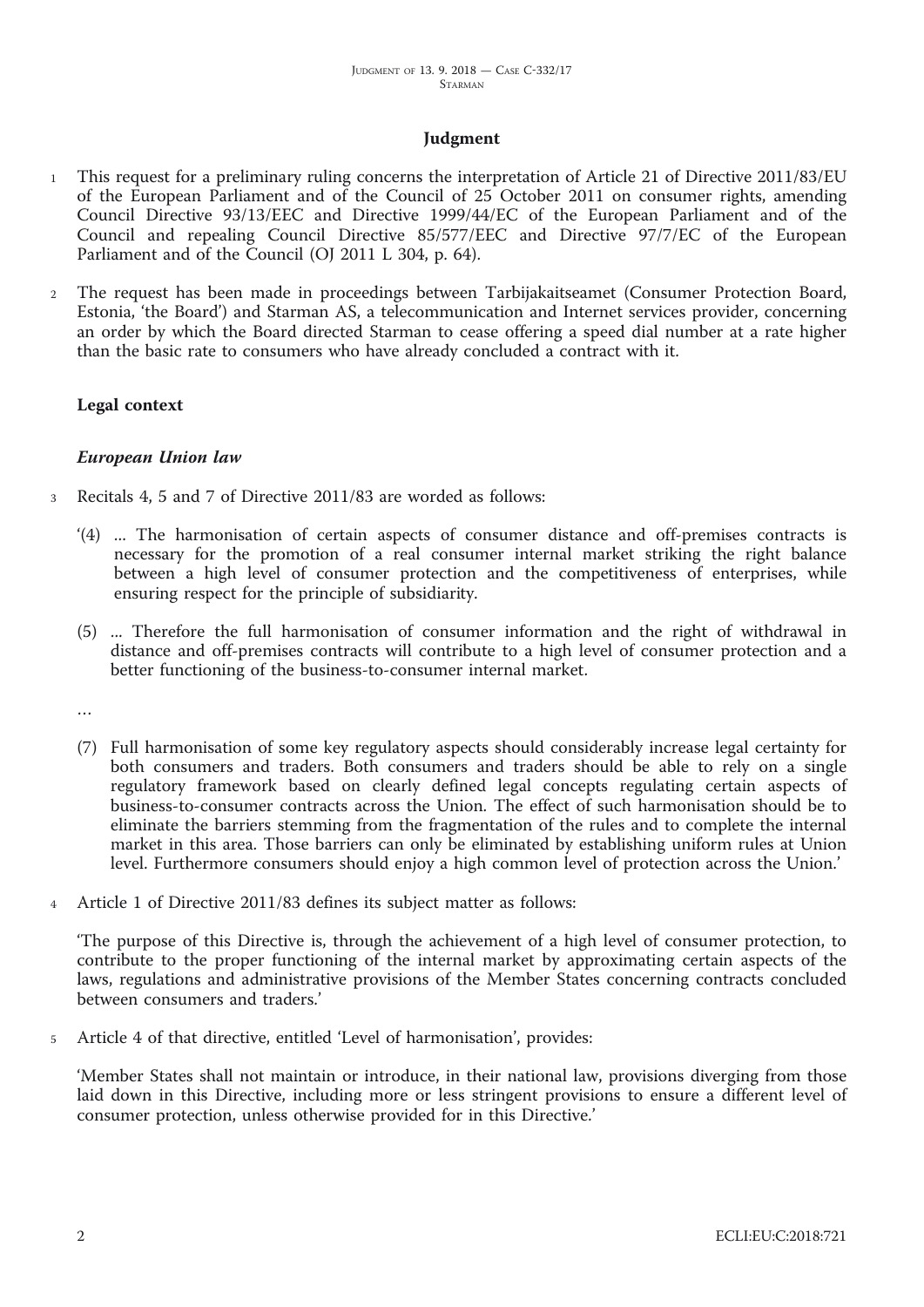<sup>6</sup> Under the first subparagraph of Article 13(1) of that directive:

'The trader shall reimburse all payments received from the consumer, including, if applicable, the costs of delivery without undue delay and in any event not later than 14 days from the day on which he is informed of the consumer's decision to withdraw from the contract in accordance with Article 11.'

<sup>7</sup> Article 19 of the directive, headed 'Fees for the use of means of payment', provides that:

'Member States shall prohibit traders from charging consumers, in respect of the use of a given means of payment, fees that exceed the cost borne by the trader for the use of such means.'

<sup>8</sup> Article 21 of Directive 2011/83, entitled 'Communication by telephone', is worded as follows:

'Member States shall ensure that where the trader operates a telephone line for the purpose of contacting him by telephone in relation to the contract concluded, the consumer, when contacting the trader is not bound to pay more than the basic rate.

The first subparagraph shall be without prejudice to the right of telecommunication services providers to charge for such calls.'

<sup>9</sup> Article 25 of that directive, entitled 'Imperative nature of the Directive', lays down:

'If the law applicable to the contract is the law of a Member State, consumers may not waive the rights conferred on them by the national measures transposing this Directive.

Any contractual terms which directly or indirectly waive or restrict the rights resulting from this Directive shall not be binding on the consumer.'

## *Estonian law*

10 Paragraph 28<sup>1</sup> of the Võlaõigusseadus (Law of obligations) of 26 September 2001 (RT I 2001, 81,487, 'the VÕS'), headed 'Invoicing restrictions for contracts concluded with a consumer', states in paragraphs 3 and 4:

'(3) If a trader allows a consumer to contact him in order to communicate messages or expressions of will relating to a contract, or in connection with other circumstances relating to the performance of the contract, by calling a phone number specified by the trader, that trader may not demand that the consumer make an additional payment for it.

(4) Any agreement which derogates from the requirements laid down in this Paragraph and which is to the detriment of the consumer shall be void.'

#### **The dispute in the main proceedings and the questions referred for a preliminary ruling**

<sup>11</sup> Starman is a provider of telecommunication and Internet services. That company makes available to consumers who have already concluded a contract with it, for matters relating to that contract, first, a landline number at the basic rate and, second, a speed dial number at a rate higher than the basic rate when calling from a mobile phone. All consumers are made aware of that speed dial number, inter alia on the homepage of Starman's website, in the standard contracts and in the general terms and conditions of those contracts.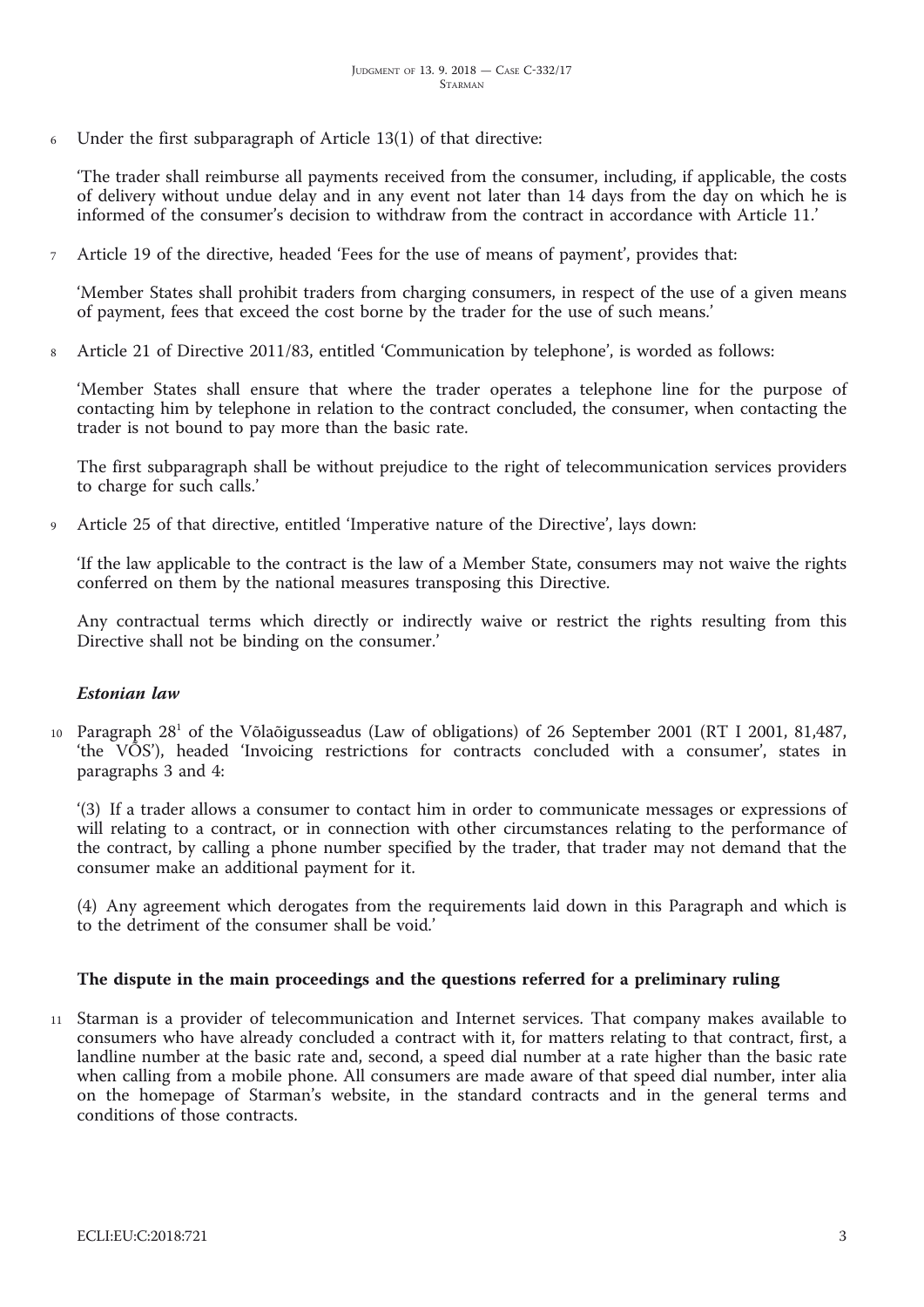- <sup>12</sup> On 15 June 2015, the Board issued an order against Starman, based on the finding that making available a speed dial number at a rate higher than the basic rate to consumers who have already concluded a contract with that company is contrary to Paragraph  $28<sup>1</sup>(3)$  of the VÕS and Article 21 of Directive 2011/83, on which that provision of national law is based.
- <sup>13</sup> The Board ordered Starman to cease to offer consumers such a speed dial number and to offer only a landline or mobile telephone number at the basic rate. In accordance with that order, a speed dial number could be used only if the related additional costs were borne by the trader.
- <sup>14</sup> Starman brought an action for annulment of that order before the Tallinna Halduskohus (Administrative Court, Tallin, Estonia). That company claims, on the contrary, that Paragraph  $28^1(3)$ of the VÕS and Article 21 of Directive 2011/83 do not prohibit the additional offer of a speed dial number at a higher rate than the basic rate to consumers who have concluded a contract if the trader does not make income from it and as long as a landline number at the basic rate is also offered, in parallel, to consumers in a comprehensible and easily accessible way. In those circumstances, a consumer is able to choose freely from the two numbers offered the number which he intends to use. According to Starman, the Board's order extends the effect of Directive 2011/83, since it prohibits, in essence, the use of speed dial numbers, and therefore goes beyond the obligations imposed by that directive and its consumer protection objective.
- <sup>15</sup> The action for annulment having been rejected by both the Tallinna Halduskohus (Administrative Court, Tallin) and the Tallinna Ringkonnakohus (Court of Appeal, Tallin, Estonia), Starman brought an appeal in cassation before the Riigikohus (Supreme Court, Estonia).
- <sup>16</sup> The referring court states that, in order to resolve the dispute in the main proceedings, an interpretation of the words 'the consumer … is not bound to pay' set out in the first subparagraph of Article 21 of Directive 2011/83 is necessary. That court considers that those words may be interpreted as meaning that a consumer who has already concluded a contract must not have to rely on, as the only valid option for contacting the trader, a number at a rate higher than the basic rate. That interpretation does not preclude the consumer from being required to bear additional costs when he has freely chosen to use the number with a higher rate.
- <sup>17</sup> In that regard, the referring court is uncertain whether the additional costs linked to the use of a speed dial number at a rate higher than the basic rate can be imposed on a consumer who has already concluded a contract, where that consumer has chosen that means of communication, even though he was given, in parallel, the option of using a number at the basic rate. According to the referring court, if those additional costs were to be charged to the trader, this could lead to a situation in which traders cease to offer speed dial numbers to all consumers, which would go beyond the requirements laid down in Article 21 of Directive 2011/83 and the objective of that directive. In addition, the question of the extent to which the trader must inform the consumer of the existence of a number at the basic rate and of differences in call prices, where the consumer uses a speed dial number at a higher rate for issues not related to the contract concluded, would not be settled.
- <sup>18</sup> The referring court mentions the judgment of <sup>2</sup> March 2017, *Zentrale zur Bekämpfung unlauteren Wettbewerbs Frankfurt am Main* (C-568/15, EU:C:2017:154), in which the Court ruled on the concept of 'basic rate' within the meaning of Article 21 of Directive 2011/83. That court states that, since the facts at issue in the case in the main proceedings differ from those of the case which gave rise to that judgment, that judgment does not provide an answer to all its questions. The referring court points out in particular that in the last-mentioned case, consumers were not given, unlike in the case in the main proceedings, a choice between several contact numbers.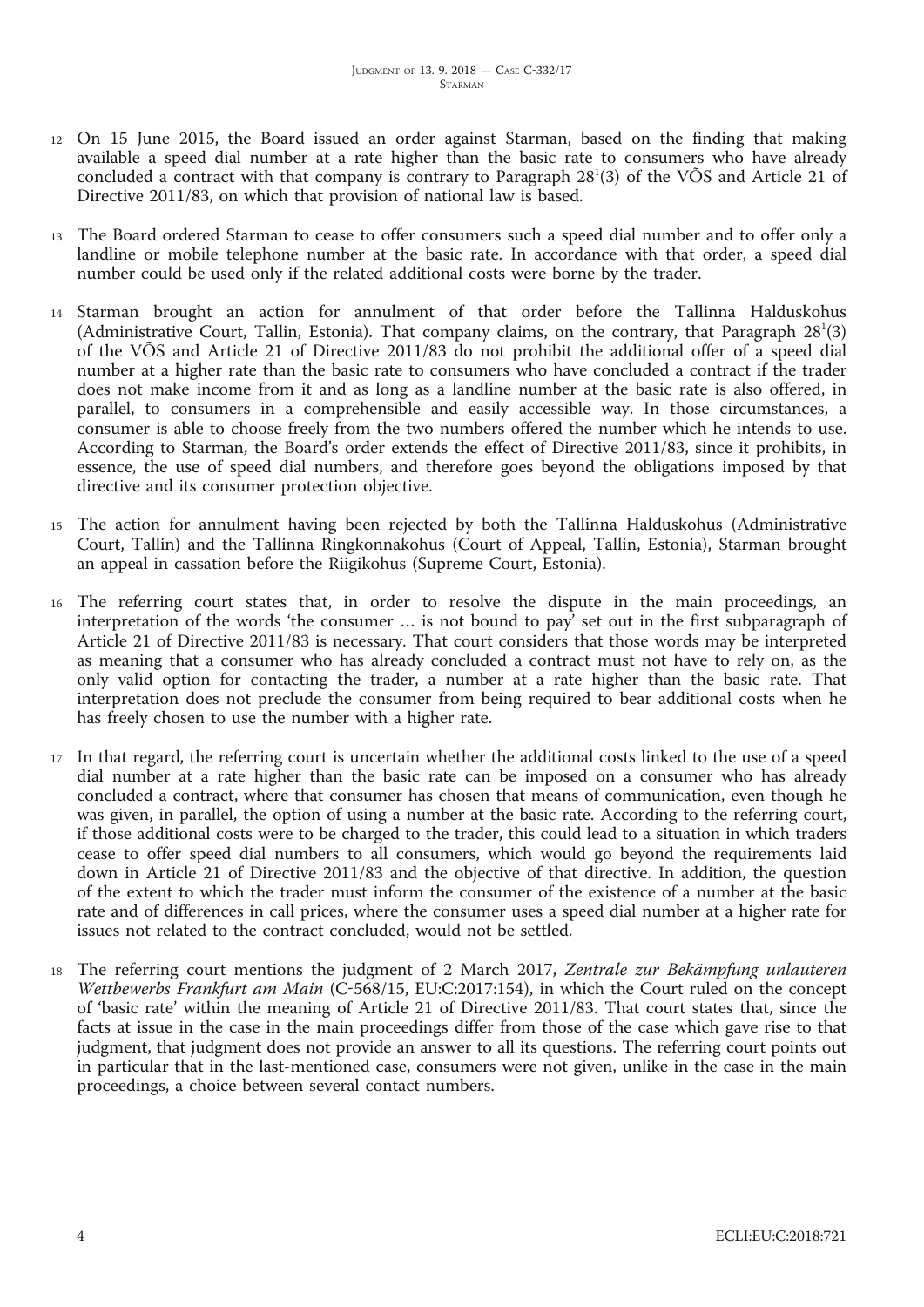- <sup>19</sup> In those circumstances, the Riigikohus (Supreme Court) decided to stay the proceedings and to refer the following questions to the Court of Justice for a preliminary ruling:
	- '(1) Is Article 21 of Directive [2011/83] to be interpreted as meaning that a trader can make available a telephone number for which a higher rate than the normal rate applies if the trader, in addition to the telephone number at a higher rate, also offers consumers, in a comprehensible and easily accessible way, a landline number at the basic rate for the purposes of contacting him in relation to a contract concluded?
	- (2) If the answer to Question 1 is in the affirmative, does Article 21 of Directive [2011/83] preclude a situation in which a consumer who voluntarily uses a telephone number with a higher rate for contacting a trader in relation to a contract concluded, even though the trader provides a telephone number at the basic rate in a comprehensible and easily accessible manner, is obliged to pay the higher rate for contacting the trader?
	- (3) If the answer to Question 1 is in the affirmative, does the limitation in Article 21 of Directive [2011/83] oblige the trader to also specify everywhere, along with the speed dial number, a landline number at the normal rate and information on the differences in price?'

## **Consideration of the questions referred**

## *The first and second questions*

- <sup>20</sup> By its first and second questions, which it is appropriate to examine together, the referring court asks, in essence, whether the first subparagraph of Article 21 of Directive 2011/83 must be interpreted as precluding a situation in which, if a trader has made available to all its customers one or more speed dial numbers at a rate higher than the basic rate, consumers who have concluded a contract with the trader in question pay more than the basic rate when contacting that trader by telephone in relation to that contract.
- <sup>21</sup> In accordance with the first subparagraph of Article 21 of Directive 2011/83, Member States must ensure that, where the trader operates a telephone line for the purpose of communications regarding the contract concluded, consumers, when contacting the trader, are not bound to pay more than the basic rate for calls to that line.
- <sup>22</sup> However, the wording of that provision does not on its own make it possible to determine whether, where the trader operates several telephone lines, including also lines that are accessible through speed dial numbers, all those lines must be subject to a rate not exceeding the basic rate.
- <sup>23</sup> Therefore, the interpretation of the first subparagraph of Article 21 of Directive 2011/83 must take into account not only the wording of that provision but also the context in which it occurs and the objectives of the rules of which it is part (see, by analogy, judgment of <sup>2</sup> March 2017, *Zentrale zur Bekämpfung unlauteren Wettbewerbs Frankfurt am Main*, C-568/15, EU:C:2017:154, paragraph <sup>19</sup> and the case-law cited).
- <sup>24</sup> As regards, in the first place, the context of that provision, the Court has inferred from Articles 13 and 19 of Directive 2011/83 that, in principle, it is not for the consumer to bear charges other than ordinary charges if he exercises rights provided for by that directive, and that potential additional costs are therefore to be borne by the trader (see, to that effect, judgment of <sup>2</sup> March 2017, *Zentrale zur Bekämpfung unlauteren Wettbewerbs Frankfurt am Main*, C-568/15, EU:C:2017:154, paragraphs 24 to 26).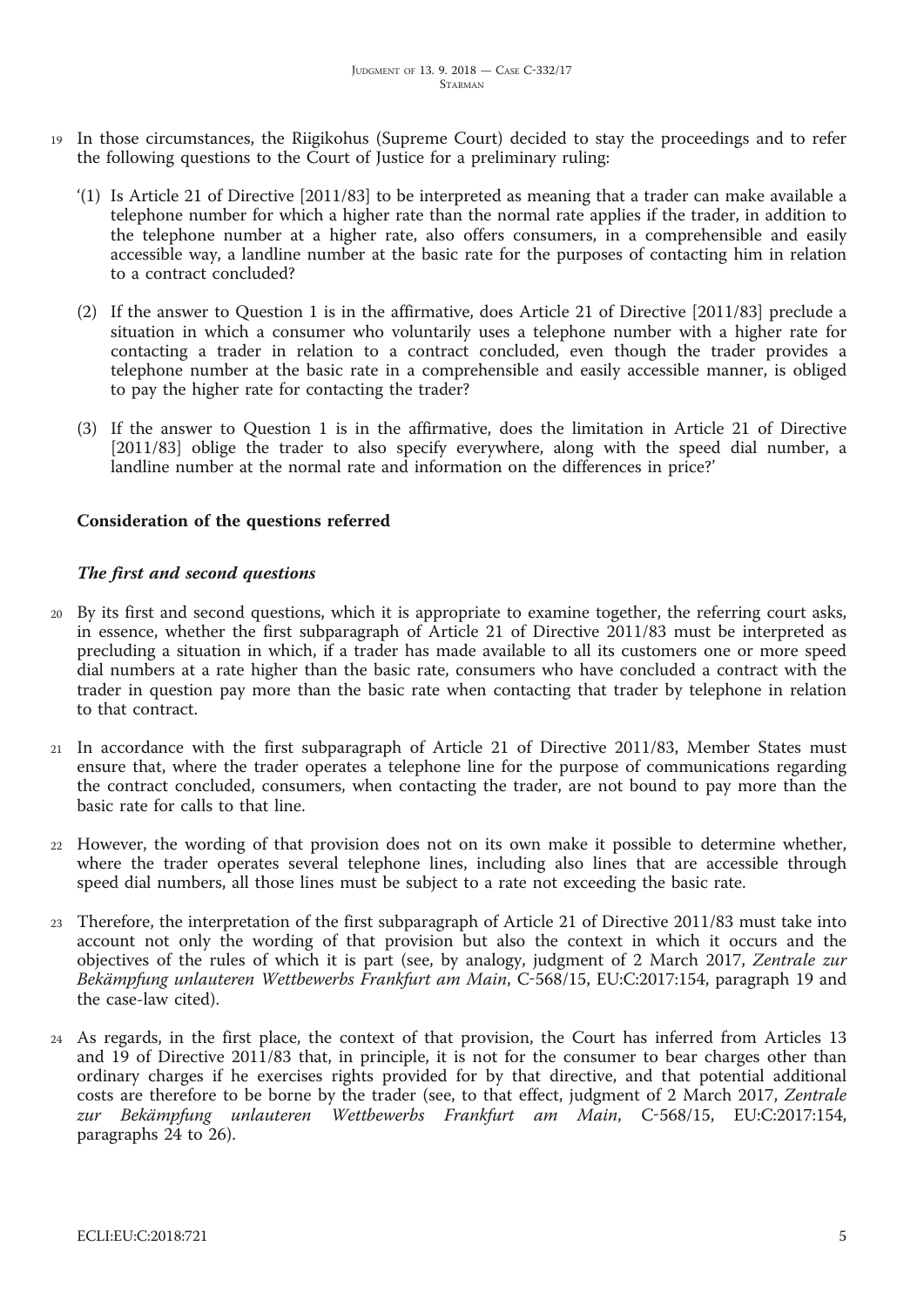- <sup>25</sup> It follows, therefore, from the context of Article 21 of Directive 2011/83 that, where a consumer exercises his rights under the directive by means of telephone calls, a trader may impose on him only those costs that do not exceed the cost corresponding to the basic rate.
- <sup>26</sup> As regards, in the second place, the objective pursued by Directive 2011/83, it follows from Article 1 of that directive that it seeks to achieve a high level of consumer protection.
- <sup>27</sup> In order to achieve that objective, Directive 2011/83 undertakes, as is apparent from recitals 4, 5 and 7, full harmonisation of certain essential aspects of contracts concluded between consumers and traders. That harmonisation is intended to have the effect of eliminating the barriers created by fragmented regulation, in order to enable consumers to benefit from a high common level of protection across the Union.
- <sup>28</sup> Furthermore, it follows from Article 4 of Directive 2011/83 that the level of consumer protection ensured by the Member States' national provisions cannot deviate from that laid down by the directive, unless the latter provides otherwise. It is clear that Article 21 of Directive 2011/83 does not constitute an exception to the Member States' obligation not to deviate from the level of protection laid down by that directive.
- <sup>29</sup> Consequently, the objective of a high common level of consumer protection across the Union pursued by Directive 2011/83 will be jeopardised if a consumer has to pay more than the basic rate when calling the speed dial number of a trader with whom he has concluded a contract, in particular where that consumer contacts the trader to clarify matters relating to the performance of that contract or exercise guaranteed rights.
- In the light of the foregoing considerations, the first subparagraph of Article 21 of Directive 2011/83 must be interpreted as precluding a trader from charging a consumer who has already concluded a contract with him a higher rate than the basic rate, where that consumer contacts him by telephone in relation to that contract, regardless of the type of telephone numbers offered by the trader.
- <sup>31</sup> This interpretation is in no way called into question by the fact that the trader has informed the consumer in a comprehensible and easily accessible manner of the existence of a telephone number at the basic rate. That information does not release the trader from his obligation not to charge a consumer who has already concluded a contract with him more than the basic rate where the consumer contacts him by telephone in relation to that contract.
- <sup>32</sup> Similarly, the fact that the consumer, when contacting the trader, chose voluntarily to use the speed dial number with a higher rate than the basic rate has no bearing on that interpretation. If Articles 21 and 25 of Directive 2011/83 are read together, it is apparent that the consumer cannot voluntarily waive his rights under the directive and pay more than the basic rate when he contacts a trader by telephone.
- <sup>33</sup> It follows from all of the above considerations that the answer to the first and second questions is that the first subparagraph of Article 21 of Directive 2011/83 must be interpreted as precluding a situation in which, if a trader has made available to all its customers one or more speed dial numbers at a rate higher than the basic rate, consumers who have concluded a contract with the trader in question pay more than the basic rate when contacting that trader by telephone in relation to that contract.

## *The third question*

<sup>34</sup> In view of the answer to the first and second questions, there is no need to answer the third question.